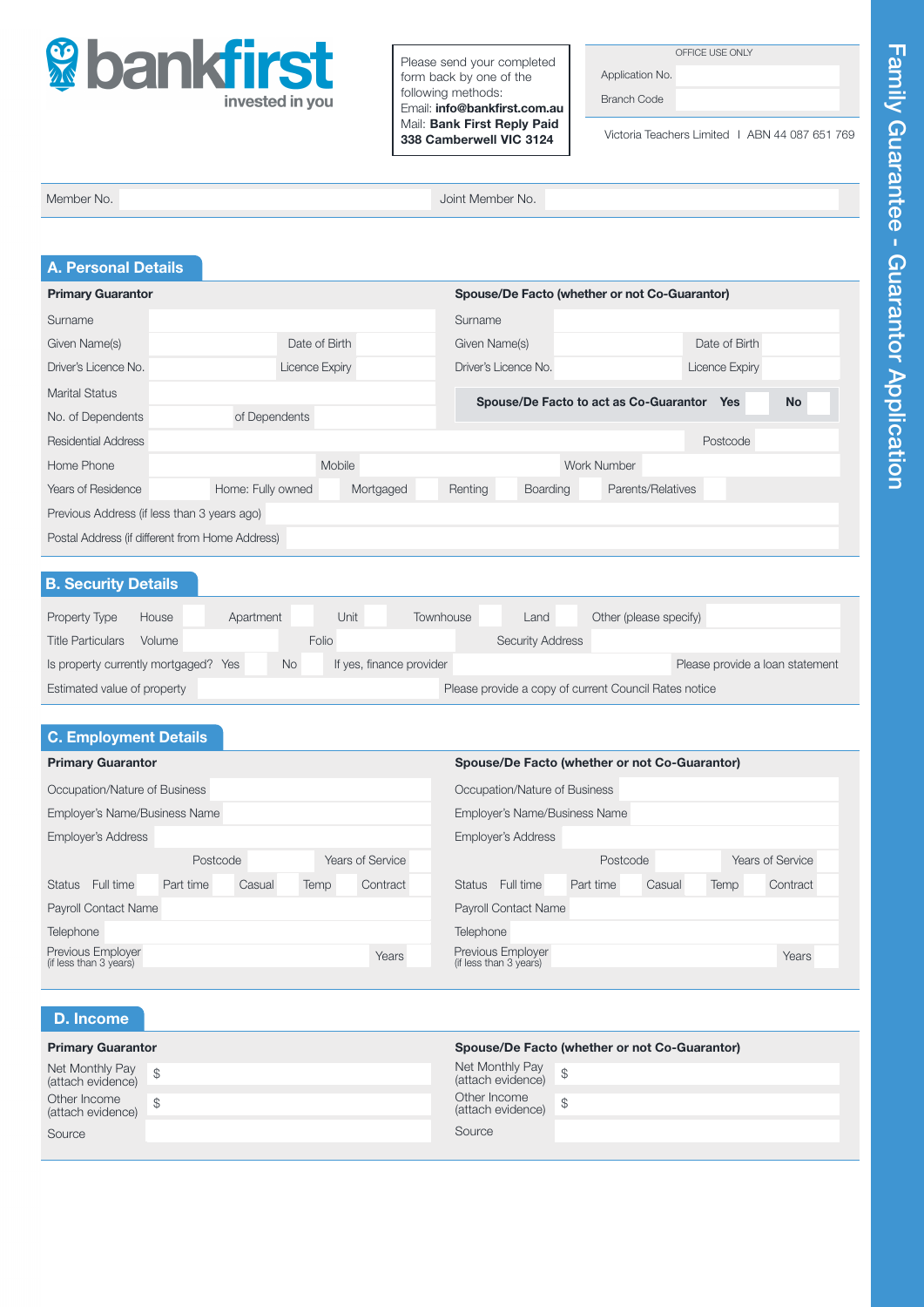# E. Assets - What You Own (if not applicable, please state)

| Type of Asset            | Bank/Description/Address | Asset in the Name of | Value         | Mortgaged |           |
|--------------------------|--------------------------|----------------------|---------------|-----------|-----------|
| Home                     |                          |                      | $\mathcal{S}$ | Yes       | <b>No</b> |
| Land                     |                          |                      | $\mathcal{S}$ | Yes       | <b>No</b> |
| <b>Other Real Estate</b> |                          |                      | \$            | Yes       | <b>No</b> |
| Car(s)                   |                          |                      | $\mathcal{S}$ | Yes       | <b>No</b> |
| Saving Accounts          |                          |                      | $\mathcal{L}$ |           |           |
| Investments              |                          |                      | $\mathcal{S}$ |           |           |
| Superannuation           |                          |                      | $\mathcal{L}$ |           |           |
| Other                    |                          |                      | $\frac{1}{2}$ |           |           |

# F. Liabilities - What You Owe

# Details of monthly commitments (Please list credit card limits and details even if balance owed is nil)

| Type of Finance        | Lender | Remaining<br>Term (Years) | Limit         | Balance       | Monthly Instalment |
|------------------------|--------|---------------------------|---------------|---------------|--------------------|
| 1st Mortgage           |        |                           | \$            | $\frac{1}{2}$ | \$                 |
| Rent/Board             |        |                           |               |               | \$                 |
| Personal/Car Loans     |        |                           | $\mathcal{L}$ | $\mathcal{L}$ | \$                 |
| Other Loans            |        |                           | \$            | $\mathcal{L}$ | \$                 |
| Credit/Charge Card     |        |                           | \$            | $\mathcal{L}$ | \$                 |
| Credit/Charge Card     |        |                           | \$            | $\frac{1}{2}$ | \$                 |
| Other (please specify) |        |                           | \$            | $\mathcal{L}$ | \$                 |
| Other (please specify) |        |                           | \$            | $\frac{1}{2}$ | \$                 |
|                        |        |                           |               | <b>Total</b>  | \$0.00             |

## G. Expenses - What You Spend

| General (Food, Clothing, Medical, Gym, Entertainment, Other)                                   | S      | per month |
|------------------------------------------------------------------------------------------------|--------|-----------|
| Utilities & Services (Rates, Gas, Electricity, Water, Telephone, Mobile, Internet, Pay TV)     |        | per month |
| <b>Children &amp; Education</b> (Child Maintenance, School Fees / Expenses, Childcare)         |        | per month |
| <b>Travel</b> (Registration, Petrol, Public Transport)                                         | \$.    | per month |
| <b>Insurances</b> (Car, Health, Life, Building, Contents, Income Protection)                   |        | per month |
| Total variable monthly expenses (excluding fixed expenses included in the Liabilities section) | \$0.00 | per month |

### H. Declarations

|                                                                                                                                                                                                                         |            | <b>Primary Guarantor</b> | Co-Guarantor |           |
|-------------------------------------------------------------------------------------------------------------------------------------------------------------------------------------------------------------------------|------------|--------------------------|--------------|-----------|
| 1. Have you ever been declared bankrupt?                                                                                                                                                                                | <b>Yes</b> | <b>No</b>                | <b>Yes</b>   | No.       |
| 2. Are there any unsatisfied judgements against you?                                                                                                                                                                    | <b>Yes</b> | <b>No</b>                | <b>Yes</b>   | <b>No</b> |
| 3. Are you quarantor for, or indemnifier of, another person's performance under any loan or other contract?                                                                                                             | <b>Yes</b> | <b>No</b>                | <b>Yes</b>   | <b>No</b> |
| 4. Are you a co-borrower with any other Member of Bank First?                                                                                                                                                           | <b>Yes</b> | <b>No</b>                | <b>Yes</b>   | <b>No</b> |
| 5. Do you declare that you have no debts other than those listed in this document?                                                                                                                                      | <b>Yes</b> | <b>No</b>                | Yes          | <b>No</b> |
| 6. Do you declare that you understand that if the borrower under the credit contract which you quarantee<br>fails to fulfil his or her obligations to Bank First, you will be fully liable to fulfil those obligations? | <b>Yes</b> | <b>No</b>                | <b>Yes</b>   | <b>No</b> |
| 7. Do you have assets and income sufficient to enable you to fulfil the borrower's obligations to Bank First<br>which you quarantee?                                                                                    | <b>Yes</b> | <b>No</b>                | Yes          | <b>No</b> |
| 8. Do you agree to be bound by the Rules of Victoria Teachers Limited?                                                                                                                                                  | <b>Yes</b> | No                       | <b>Yes</b>   | <b>No</b> |
| 9. Do you certify that the details contained in this document and the answers to the questions above are correct?                                                                                                       | Yes        | <b>No</b>                | <b>Yes</b>   | <b>No</b> |

# I. Email Consent

I consent to receive my guarantee and other documents in relation to this guarantor application via email and acknowledge the following:

- paper documents may no longer be given; and
- l electronic communications must be regularly checked for documents; and
- l consent to the giving of documents by electronic communication may be withdrawn at any time.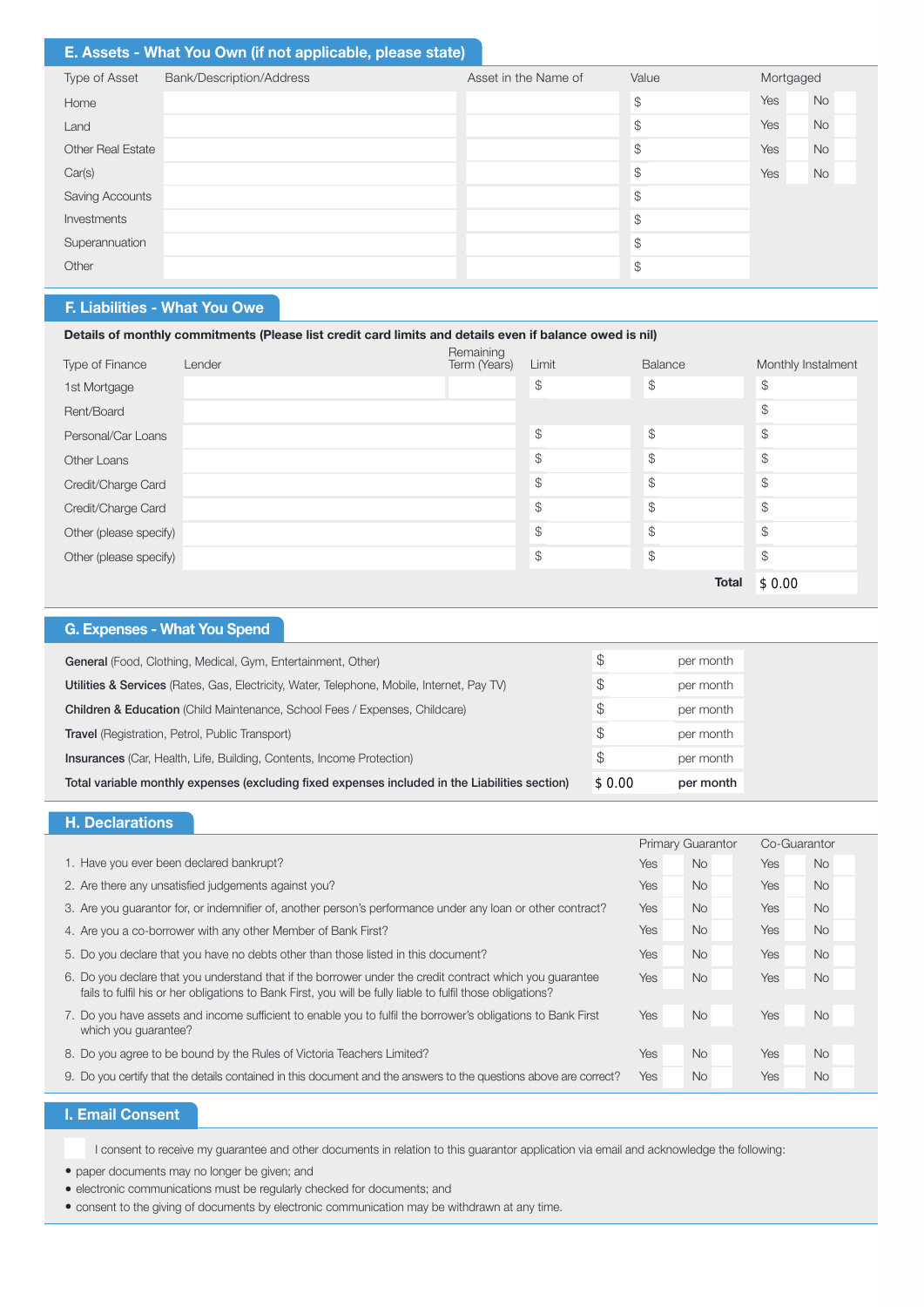#### What information can be used and disclosed?

The Privacy Act allows Victoria Teachers Limited trading as Bank First ('we', 'us', 'our') ACN 087 651 769 to use and disclose personal information we collect about you for the primary purpose for which it was collected and for related secondary purposes that you would reasonably expect. In connection with providing credit to you, personal information may include credit information, such as:

- details to identify you and verify your identity, such as your name, sex, date of birth, current and 2 previous addresses, your current and last known employer, and your driver's licence number
- the fact that you have applied for credit and the amount or that we are a current credit provider to you, or that you have agreed to be a guarantor
- advice that payments previously notified as unpaid are no longer overdue
- information about your current or terminated consumer credit accounts and your repayment history
- financial hardship information about you
- payments overdue for at least 60 days and for which collection action has started
- in specified circumstances, that in our opinion you have committed a serious credit infringement
- the fact that credit provided to you by us has been paid or otherwise discharged, and
- other information about credit standing, worthiness, history or capacity that credit providers can disclose under the Privacy Act, including a credit report.

#### When and why do we collect information?

Before, during or after the provision of our products and services to you, we may collect your personal information for the purpose of providing products and services to you and managing our business. When providing credit to you, this may include assessing your application for consumer or commercial credit or to be a guarantor, assessing your credit worthiness, managing your loan or the arrangements under which your loan is funded or collecting overdue payments. Some laws require us to obtain personal information about you before we provide you with particular products or services or process particular transactions in which you are involved – e.g. laws relating to anti-money laundering and counter-terrorism financing, consumer credit, taxation and real property transactions.

If you do not provide us with the personal information that we request, we may not be able to consider your application for credit or provide other products and services.

#### Who can give or collect information?

For the purpose of providing products and services to you and managing our business, we may give your personal information to:

- external service providers to us, such as organisations which we use to verify your identity, payment systems operators, mailing houses and research consultants
- insurers and re-insurers, where insurance is provided in connection with our services to you
- superannuation funds, where superannuation services are provided to you
- debt collecting agencies, if you have not repaid a loan as required
- our professional advisors, such as accountants, lawyers and auditors
- state or territory authorities that give assistance to facilitate the provision of home loans to individuals
- other credit providers and their professional advisors
- your representative, for example, lawyer, mortgage broker, financial advisor or attorney, as authorised by you, or

In addition, in connection with providing credit to you, we and the Credit Providers mentioned below may: • government and regulatory authorities, if required or authorised by law.

- obtain a commercial and/or consumer credit report containing personal information about you from a credit reporting body
- obtain personal information about you from your employer and any referees that you may provide and disclose to them, for the purpose of verification, personal information you have provided to us which they could reasonably be expected to be able to verify
- exchange credit information about you with each other, and
- exchange credit information about you with any credit reporting body and any other provider of credit to you named in your credit application or a credit report from a credit reporting body.

#### Credit Providers can mean:

- us
- our related companies
- any introducer, dealer or broker referred to in a loan application
- any agent or contractor of ours assisting in processing a loan application, and
- other entities that may be involved in a securitisation arrangement or other joint arrangement which we use to fund or manage your loan, including without limitation the Reserve Bank of Australia and any loan originator.

#### Disclosure to overseas recipients

We may disclose your personal information to overseas recipients. The countries in which such recipients are likely to be located include the United States of America, the United Kingdom and countries within Europe. However, if we do disclose information to overseas recipients, we will do so on the basis that the information will be used only for the purposes set out in this document.

#### Important information about credit reporting bodies

If you apply for or hold any kind of credit with us, we may disclose information to a credit reporting body. That includes disclosing that you are in default under a credit agreement or have committed a serious credit infringement, if that is the case. Specifically, we may disclose information to or collect information from Equifax, whose privacy policy and contact details are at www.equifax.com.au and Dun & Bradstreet, whose privacy policy and contact details are at www.dnb.com.au. Credit reporting bodies collect credit information about individuals which they provide as credit reports to credit providers and others in the credit industry to assist them in managing credit risk, collecting debts and other activities.

"Credit pre-screening" is a service for credit providers wishing to send direct marketing material about credit services. A credit reporting body uses information it holds to screen out individuals who do not meet criteria set by the credit provider. Credit reporting bodies must maintain a confidential list of individuals who have opted out of their information being used in pre-screening. To opt out of credit pre-screening, contact the credit reporting body, using the contact details on their websites, referred to above.

You can also ask a credit reporting body not to use or disclose your personal information for a period if you believe on reasonable grounds that you have been or are likely to be a victim of fraud, including identity fraud.

# Disclosure to insurers and guarantors

### Lenders' mortgage and trade insurers

In connection with providing credit to you, a lenders' mortgage insurer or a registered trade insurer may obtain credit information about you from a Credit Provider or from a credit reporting body to assess whether to provide lenders' mortgage insurance to us in relation to an application for consumer credit, or whether to provide trade insurance to us in relation to an application for commercial credit.

#### **Guarantors**

In connection with providing credit to you, the Credit Providers may give a guarantor, or a person considering becoming a guarantor, credit information about you to enable the guarantor to decide whether to act as guarantor, or to keep the guarantor informed about your repayment of the credit secured by the guarantee.

#### Personal information about third parties

You represent that, if at any time you supply us with personal information about another person (for example a referee), you are authorised to do so; and you agree to inform that person about who we are, how to contact us, how to obtain our Privacy Policy, and that we will use and disclose their personal information for the purposes set out in this Permission and that they can gain access to that information.

#### Security, privacy policy, and marketing preferences

#### **Security**

We take all reasonable steps to ensure that all your personal information held by us (on our website or otherwise), is protected from misuse, interference and loss, and from unauthorised access, disclosure or modification.

#### Privacy Policy

Our Privacy Policy, located on our website at **bankfirst.com.au**, provides additional information about how we handle your personal information. It explains how you can ask for access to personal information we hold about you and seek correction of that information. It also explains how you can complain about a breach of the Privacy Act or the Privacy (Credit Reporting) Code, and how we will deal with your complaint. We will give you a copy of our Privacy Policy on request.

#### Marketing preferences

We may use information about you to inform you about products and services, including those of third parties, unless you ask us not to. We may do so even if you are on the Do Not Call Register, unless you ask us not to.

### Consumer Data Right

The Consumer Data Right gives you the right to:

- access some of the data (including personal information) held about you by us and by other data holders ('CDR Data')
- consent to an accredited third party accessing your CDR Data held by us, and

We have a policy about our management of CDR Data which is available through our website. You can also get an electronic or hard copy from us on request. • consent to us accessing your CDR Data held by another data holder.

© Copyright exists in this document